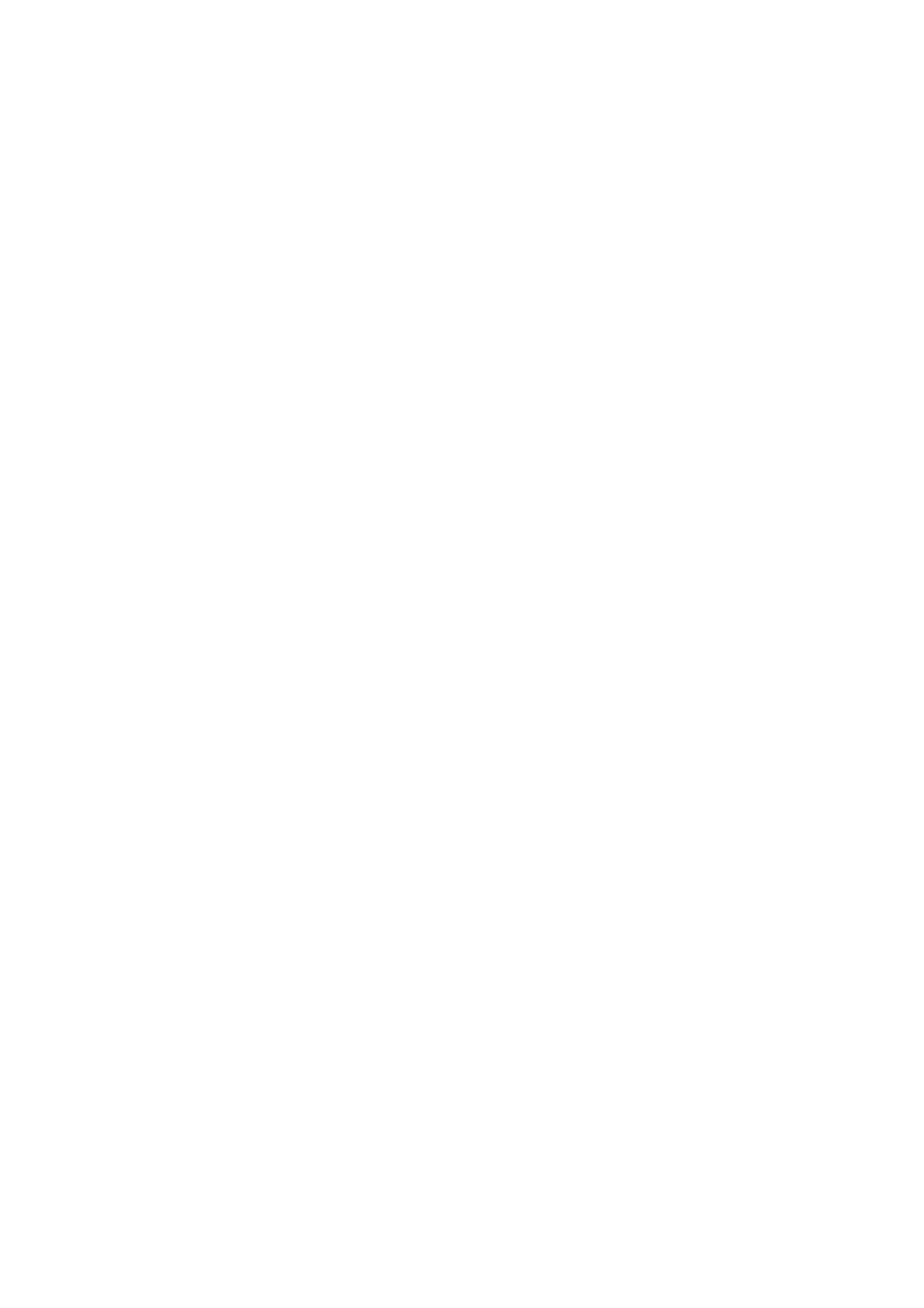|                                                                                                                                      | <b>ANEXO</b>                              |                  |                      |                                                  |  |  |
|--------------------------------------------------------------------------------------------------------------------------------------|-------------------------------------------|------------------|----------------------|--------------------------------------------------|--|--|
|                                                                                                                                      |                                           |                  |                      |                                                  |  |  |
| CANDIDATOS DO RESULTADO FINAL DO 5º PROCESSO SELETIVO PARA PROVIMENTO DE VAGAS DO QUADRO DE ESTAGIÁRIOS DE NÍVEL SUPERIOR DA SEDE DO |                                           |                  |                      |                                                  |  |  |
|                                                                                                                                      |                                           | TRF DA 5ª REGIÃO |                      |                                                  |  |  |
|                                                                                                                                      |                                           |                  |                      |                                                  |  |  |
|                                                                                                                                      | <b>CURSO: ADMINISTRAÇÃO</b>               |                  |                      |                                                  |  |  |
| <b>INSCRIÇÃO</b>                                                                                                                     | <b>NOME</b>                               | NOTA_FIM         | <b>CLASSIFICAÇÃO</b> | <b>SITUAÇÃO</b>                                  |  |  |
| 12848                                                                                                                                | LEILANE GERMANA DA SILVA BARBOSA          | 81,25            | 1                    | <b>APROVADO</b>                                  |  |  |
| 15360                                                                                                                                | JULIANA TAVARES CORDEIRO GALVAO           | 80               | $\overline{2}$       | <b>APROVADO</b>                                  |  |  |
| 14741                                                                                                                                | TIAGO MARTINS SANTOS SILVA                | 78,75            | 3                    | <b>APROVADO</b>                                  |  |  |
| 14363                                                                                                                                | KATHIANE GALDINO MAIA GOMES               | 78,75            | 4                    | <b>APROVADO</b>                                  |  |  |
| 12961                                                                                                                                | LARA REGIA DE MELO FILHO                  | 75               | 5                    | <b>APROVADO</b>                                  |  |  |
| 13325                                                                                                                                | LILIAN PATRICIA DA PENHA SILVA            | 75               | 6                    | <b>APROVADO</b>                                  |  |  |
| 13456                                                                                                                                | ROAN PAULO VALENCA WANDERLEY              | 73,75            | $\overline{7}$       | <b>APROVADO</b>                                  |  |  |
| 13197                                                                                                                                | RAFAEL RODRIGUES CARVALHO                 | 73,75            | 8                    | <b>APROVADO</b>                                  |  |  |
| 15325                                                                                                                                | TAMIRES MONIQUE GALDINO DA SILVA          | 73,75            | 9                    | <b>APROVADO</b>                                  |  |  |
| 14877                                                                                                                                | <b>IRLA PAULA ANDRADE AMARAL</b>          | 73,75            | 10                   | <b>APROVADO</b>                                  |  |  |
| 15098                                                                                                                                | OLIVIA AMORIM SILVA DOMINGUES DE OLIVEIRA | 73,75            | 11                   | <b>APROVADO</b>                                  |  |  |
| 13278                                                                                                                                | JOYCE MEYRELLE SOARES FEITOZA             | 72,5             | 12                   | <b>APROVADO</b>                                  |  |  |
| 13981                                                                                                                                | IZABELLA CATARINA BELARMINO DA SILVA      | 72,5             | 13                   | APROVADO                                         |  |  |
| 14375                                                                                                                                | LEVI SIQUEIRA DE LIMA                     | 71,25            | 14                   | <b>APROVADO</b>                                  |  |  |
| 13990                                                                                                                                | NATHALIA GERMANO DE OLIVEIRA              | 71,25            | 15                   | <b>APROVADO</b>                                  |  |  |
| 13745                                                                                                                                | DANIELLE AGUIAR CRISTOVAO DE OLIVEIRA     | 71,25            | 16                   | <b>APROVADO</b>                                  |  |  |
| 15483                                                                                                                                | THIAGO CAMPOS ARAUJO                      | 70               | 17                   | CLASSIFICAVEL, AGUARDAR DISPONIBILIDADE DE VAGAS |  |  |
| 15043                                                                                                                                | LEILIANE REGINA DA SILVA BELO             | 70               | 18                   | CLASSIFICAVEL, AGUARDAR DISPONIBILIDADE DE VAGAS |  |  |
| 14579                                                                                                                                | <b>BRUNA STUDART DE BRITO</b>             | 70               | 19                   | CLASSIFICAVEL, AGUARDAR DISPONIBILIDADE DE VAGAS |  |  |
| 13040                                                                                                                                | DANIEL LUCAS LEMOS DE VASCONCELOS         | 70               | 20                   | CLASSIFICAVEL, AGUARDAR DISPONIBILIDADE DE VAGAS |  |  |
| 14085                                                                                                                                | CAROLINA FERREIRA LIMA PEREGRINO          | 70               | 21                   | CLASSIFICAVEL, AGUARDAR DISPONIBILIDADE DE VAGAS |  |  |
| 14691                                                                                                                                | GABRIELA GONCALVES DOMINGUES DA SILVA     | 70               | 22                   | CLASSIFICAVEL, AGUARDAR DISPONIBILIDADE DE VAGAS |  |  |
| 14057                                                                                                                                | NATALIA COSTA SOUZA                       | 70               | 23                   | CLASSIFICAVEL, AGUARDAR DISPONIBILIDADE DE VAGAS |  |  |
| 15271                                                                                                                                | RENATA MARIA CAVALCANTI DE ALBUQUERQUE    | 70               | 24                   | CLASSIFICAVEL, AGUARDAR DISPONIBILIDADE DE VAGAS |  |  |
| 14155                                                                                                                                | <b>GIBSON DO CARMO FEITOSA</b>            | 68,75            | 25                   | CLASSIFICAVEL, AGUARDAR DISPONIBILIDADE DE VAGAS |  |  |
| 12718                                                                                                                                | RAFAEL CAVALCANTI DE ASSIS                | 67,5             | 26                   | CLASSIFICAVEL, AGUARDAR DISPONIBILIDADE DE VAGAS |  |  |
| 12949                                                                                                                                | WILSON GALDINO DE SOUZA                   | 67,5             | 27                   | CLASSIFICAVEL, AGUARDAR DISPONIBILIDADE DE VAGAS |  |  |
| 14706                                                                                                                                | <b>ANNUSKA SANTOS PEREIRA</b>             | 66,25            | 28                   | CLASSIFICAVEL, AGUARDAR DISPONIBILIDADE DE VAGAS |  |  |
| 14062                                                                                                                                | ISABELA LIMA DE ANDRADE SILVA             | 66,25            | 29                   | CLASSIFICAVEL, AGUARDAR DISPONIBILIDADE DE VAGAS |  |  |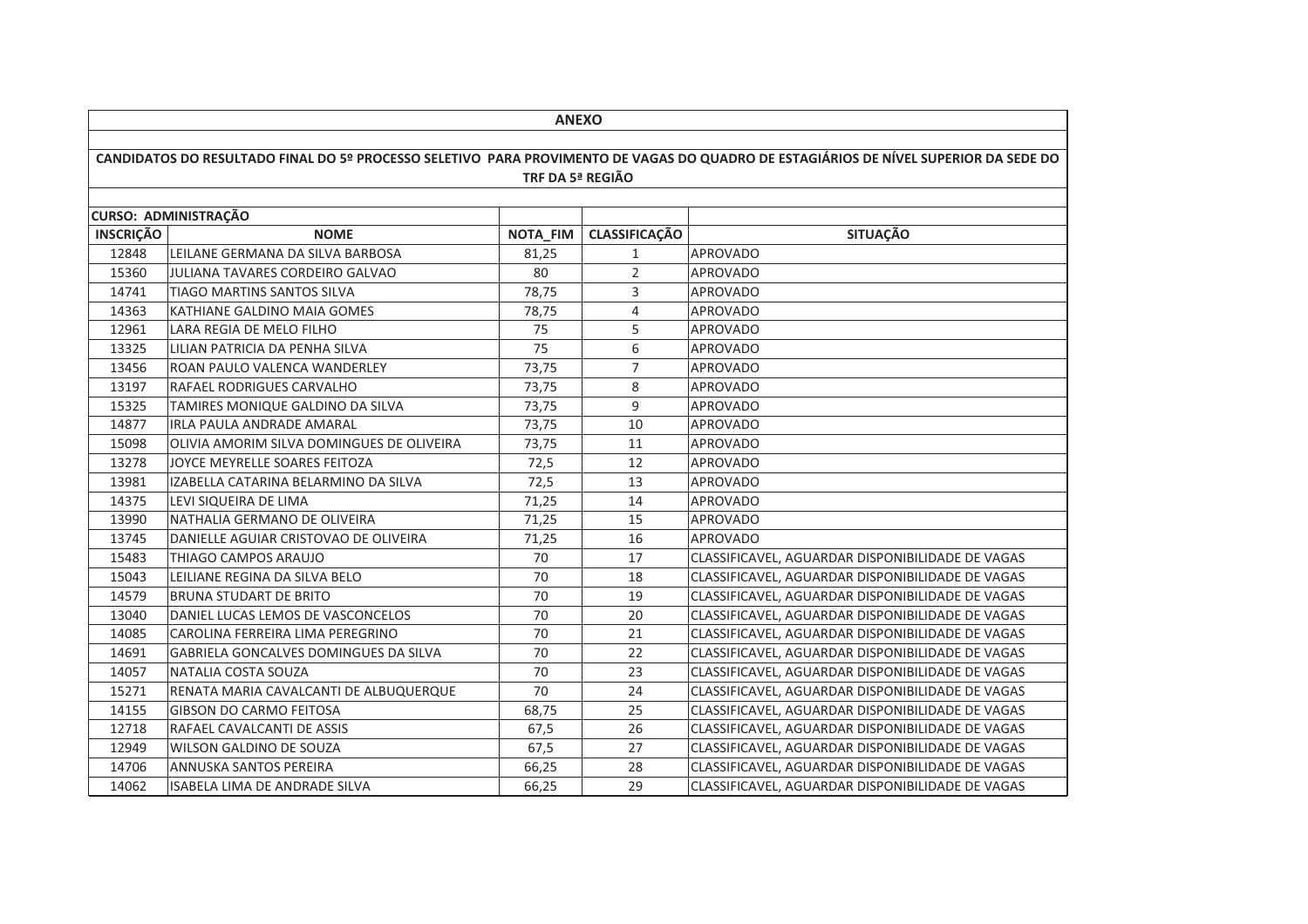| 13249<br>66,25<br>31<br>WILMA OLEGARIO PEREIRA DA COSTA<br>CLASSIFICAVEL, AGUARDAR DISPONIBILIDADE DE VAGAS<br>13146<br>66,25<br>32<br>THAIS NOBERTO DO NASCIMENTO<br>CLASSIFICAVEL, AGUARDAR DISPONIBILIDADE DE VAGAS<br>13314<br>JANAINA DIAS MARCAL DA SILVA<br>33<br>66,25<br>CLASSIFICAVEL, AGUARDAR DISPONIBILIDADE DE VAGAS<br>34<br>15039<br>FLAVIANA SILVA DOS SANTOS<br>65<br>CLASSIFICAVEL, AGUARDAR DISPONIBILIDADE DE VAGAS<br>35<br>65<br>14621<br>CAMILA ALVES SILVA<br>CLASSIFICAVEL, AGUARDAR DISPONIBILIDADE DE VAGAS<br>36<br>14228<br><b>ANDRE COSTA PINTO</b><br>65<br>CLASSIFICAVEL, AGUARDAR DISPONIBILIDADE DE VAGAS<br>65<br>37<br><b>ISABELA DE VASCONCELOS PESSOA GALINDO RAMOS</b><br>13232<br>CLASSIFICAVEL, AGUARDAR DISPONIBILIDADE DE VAGAS<br>15169<br>63,75<br>38<br>JOAO VICTOR BURGOS FERNANDES<br>CLASSIFICAVEL, AGUARDAR DISPONIBILIDADE DE VAGAS<br>39<br>15142<br><b>ITALO ALVES DE CARVALHO</b><br>63,75<br>CLASSIFICAVEL, AGUARDAR DISPONIBILIDADE DE VAGAS<br>40<br>14141<br>MARCOS AURELIO BARRETO DE LIMA<br>63,75<br>CLASSIFICAVEL, AGUARDAR DISPONIBILIDADE DE VAGAS<br>15467<br>41<br>INDIRA DUTRA DE ALMEIDA CABRAL DE OLIVEIRA<br>63,75<br>CLASSIFICAVEL, AGUARDAR DISPONIBILIDADE DE VAGAS<br>15347<br><b>MARCELO MENEZES DE MORAES REGO</b><br>42<br>CLASSIFICAVEL, AGUARDAR DISPONIBILIDADE DE VAGAS<br>62,5<br>43<br>12909<br><b>MARIANA SIQUEIRA VILELA</b><br>62,5<br>CLASSIFICAVEL, AGUARDAR DISPONIBILIDADE DE VAGAS<br>44<br>14743<br>JULLIANNA MARIA TIMOTEO DE SOUZA<br>62,5<br>CLASSIFICAVEL, AGUARDAR DISPONIBILIDADE DE VAGAS<br>45<br>14757<br>JULITA SABINA FERREIRA DINIZ<br>CLASSIFICAVEL, AGUARDAR DISPONIBILIDADE DE VAGAS<br>61,25<br>46<br>14406<br><b>ESDRAS GUSTAVO DE OLIVEIRA FONSECA</b><br>61,25<br>CLASSIFICAVEL, AGUARDAR DISPONIBILIDADE DE VAGAS<br>47<br>12803<br><b>FABIANA PAIVA DOS SANTOS</b><br>61.25<br>CLASSIFICAVEL, AGUARDAR DISPONIBILIDADE DE VAGAS<br>48<br>13164<br><b>IONE FEITOSA DO NASCIMENTO</b><br>61,25<br>CLASSIFICAVEL, AGUARDAR DISPONIBILIDADE DE VAGAS<br>49<br>15001<br>DANIELLY NATHALHA FERREIRA ALVES PONTES<br>60<br>CLASSIFICAVEL, AGUARDAR DISPONIBILIDADE DE VAGAS<br>58,75<br>50<br>14756<br>CLASSIFICAVEL, AGUARDAR DISPONIBILIDADE DE VAGAS<br>DAIANA CRISTINA DE LIMA SOUSA<br>15384<br>FELIPE PAIVA CHAVES DA CRUZ<br>57,5<br>51<br>CLASSIFICAVEL, AGUARDAR DISPONIBILIDADE DE VAGAS<br>15193<br>52<br>ALEXANDRE MAGNO DA SILVA OLIVEIRA<br>57,5<br>CLASSIFICAVEL, AGUARDAR DISPONIBILIDADE DE VAGAS<br>15106<br>PAULO VILAR D'AVIS<br>53<br>56,25<br>CLASSIFICAVEL, AGUARDAR DISPONIBILIDADE DE VAGAS<br>54<br>15121<br>HUGO PONTUAL QUEIROGA GUEDES<br>CLASSIFICAVEL, AGUARDAR DISPONIBILIDADE DE VAGAS<br>56,25<br>55<br>14627<br>55<br>JOSE GOMES DE MORAES JUNIOR<br>CLASSIFICAVEL, AGUARDAR DISPONIBILIDADE DE VAGAS<br>56<br>14915<br>55<br>JOSEMIR INACIO CARNEIRO<br>CLASSIFICAVEL, AGUARDAR DISPONIBILIDADE DE VAGAS<br>57<br>55<br>12843<br>ALEXSANDRO DE ASSIS CAVALCANTE<br>CLASSIFICAVEL, AGUARDAR DISPONIBILIDADE DE VAGAS<br>55<br>58<br>14887<br>TOMAS ZAIA MIRANDA PAIVA<br>CLASSIFICAVEL, AGUARDAR DISPONIBILIDADE DE VAGAS<br>59<br>13403<br>LUIS ALEXANDRE SILVEIRA DE AZEVEDO<br>53,75<br>CLASSIFICAVEL, AGUARDAR DISPONIBILIDADE DE VAGAS<br>ADEMIR JOSE DA SILVA<br>60<br>CLASSIFICAVEL, AGUARDAR DISPONIBILIDADE DE VAGAS<br>15465<br>52,5<br>ANA CLAUDIA DOS SANTOS VIEIRA<br>61<br>15161<br>51,25<br>CLASSIFICAVEL, AGUARDAR DISPONIBILIDADE DE VAGAS<br>14372<br><b>VICTOR VINICIUS DO NASCIMENTO</b><br>51,25<br>62<br>CLASSIFICAVEL, AGUARDAR DISPONIBILIDADE DE VAGAS<br>15100<br><b>MAYARA DE OLIVEIRA CORREIA</b><br>63<br>CLASSIFICAVEL, AGUARDAR DISPONIBILIDADE DE VAGAS<br>48,75<br>15000<br><b>BIANCA CAPITULINO DE OLIVEIRA</b><br>47,5<br>64<br>CLASSIFICAVEL, AGUARDAR DISPONIBILIDADE DE VAGAS | 14415 | MARIA BETANIA DE SOUZA MARTINS | 66,25 | 30 | CLASSIFICAVEL, AGUARDAR DISPONIBILIDADE DE VAGAS |
|-------------------------------------------------------------------------------------------------------------------------------------------------------------------------------------------------------------------------------------------------------------------------------------------------------------------------------------------------------------------------------------------------------------------------------------------------------------------------------------------------------------------------------------------------------------------------------------------------------------------------------------------------------------------------------------------------------------------------------------------------------------------------------------------------------------------------------------------------------------------------------------------------------------------------------------------------------------------------------------------------------------------------------------------------------------------------------------------------------------------------------------------------------------------------------------------------------------------------------------------------------------------------------------------------------------------------------------------------------------------------------------------------------------------------------------------------------------------------------------------------------------------------------------------------------------------------------------------------------------------------------------------------------------------------------------------------------------------------------------------------------------------------------------------------------------------------------------------------------------------------------------------------------------------------------------------------------------------------------------------------------------------------------------------------------------------------------------------------------------------------------------------------------------------------------------------------------------------------------------------------------------------------------------------------------------------------------------------------------------------------------------------------------------------------------------------------------------------------------------------------------------------------------------------------------------------------------------------------------------------------------------------------------------------------------------------------------------------------------------------------------------------------------------------------------------------------------------------------------------------------------------------------------------------------------------------------------------------------------------------------------------------------------------------------------------------------------------------------------------------------------------------------------------------------------------------------------------------------------------------------------------------------------------------------------------------------------------------------------------------------------------------------------------------------------------------------------------------------------------------------------------------------------------------------------------------------------------------------------------------------------------------------------------------------------------------------------------------------------------------------------------------------------------------------------------------------------------------------------------------|-------|--------------------------------|-------|----|--------------------------------------------------|
|                                                                                                                                                                                                                                                                                                                                                                                                                                                                                                                                                                                                                                                                                                                                                                                                                                                                                                                                                                                                                                                                                                                                                                                                                                                                                                                                                                                                                                                                                                                                                                                                                                                                                                                                                                                                                                                                                                                                                                                                                                                                                                                                                                                                                                                                                                                                                                                                                                                                                                                                                                                                                                                                                                                                                                                                                                                                                                                                                                                                                                                                                                                                                                                                                                                                                                                                                                                                                                                                                                                                                                                                                                                                                                                                                                                                                                                                   |       |                                |       |    |                                                  |
|                                                                                                                                                                                                                                                                                                                                                                                                                                                                                                                                                                                                                                                                                                                                                                                                                                                                                                                                                                                                                                                                                                                                                                                                                                                                                                                                                                                                                                                                                                                                                                                                                                                                                                                                                                                                                                                                                                                                                                                                                                                                                                                                                                                                                                                                                                                                                                                                                                                                                                                                                                                                                                                                                                                                                                                                                                                                                                                                                                                                                                                                                                                                                                                                                                                                                                                                                                                                                                                                                                                                                                                                                                                                                                                                                                                                                                                                   |       |                                |       |    |                                                  |
|                                                                                                                                                                                                                                                                                                                                                                                                                                                                                                                                                                                                                                                                                                                                                                                                                                                                                                                                                                                                                                                                                                                                                                                                                                                                                                                                                                                                                                                                                                                                                                                                                                                                                                                                                                                                                                                                                                                                                                                                                                                                                                                                                                                                                                                                                                                                                                                                                                                                                                                                                                                                                                                                                                                                                                                                                                                                                                                                                                                                                                                                                                                                                                                                                                                                                                                                                                                                                                                                                                                                                                                                                                                                                                                                                                                                                                                                   |       |                                |       |    |                                                  |
|                                                                                                                                                                                                                                                                                                                                                                                                                                                                                                                                                                                                                                                                                                                                                                                                                                                                                                                                                                                                                                                                                                                                                                                                                                                                                                                                                                                                                                                                                                                                                                                                                                                                                                                                                                                                                                                                                                                                                                                                                                                                                                                                                                                                                                                                                                                                                                                                                                                                                                                                                                                                                                                                                                                                                                                                                                                                                                                                                                                                                                                                                                                                                                                                                                                                                                                                                                                                                                                                                                                                                                                                                                                                                                                                                                                                                                                                   |       |                                |       |    |                                                  |
|                                                                                                                                                                                                                                                                                                                                                                                                                                                                                                                                                                                                                                                                                                                                                                                                                                                                                                                                                                                                                                                                                                                                                                                                                                                                                                                                                                                                                                                                                                                                                                                                                                                                                                                                                                                                                                                                                                                                                                                                                                                                                                                                                                                                                                                                                                                                                                                                                                                                                                                                                                                                                                                                                                                                                                                                                                                                                                                                                                                                                                                                                                                                                                                                                                                                                                                                                                                                                                                                                                                                                                                                                                                                                                                                                                                                                                                                   |       |                                |       |    |                                                  |
|                                                                                                                                                                                                                                                                                                                                                                                                                                                                                                                                                                                                                                                                                                                                                                                                                                                                                                                                                                                                                                                                                                                                                                                                                                                                                                                                                                                                                                                                                                                                                                                                                                                                                                                                                                                                                                                                                                                                                                                                                                                                                                                                                                                                                                                                                                                                                                                                                                                                                                                                                                                                                                                                                                                                                                                                                                                                                                                                                                                                                                                                                                                                                                                                                                                                                                                                                                                                                                                                                                                                                                                                                                                                                                                                                                                                                                                                   |       |                                |       |    |                                                  |
|                                                                                                                                                                                                                                                                                                                                                                                                                                                                                                                                                                                                                                                                                                                                                                                                                                                                                                                                                                                                                                                                                                                                                                                                                                                                                                                                                                                                                                                                                                                                                                                                                                                                                                                                                                                                                                                                                                                                                                                                                                                                                                                                                                                                                                                                                                                                                                                                                                                                                                                                                                                                                                                                                                                                                                                                                                                                                                                                                                                                                                                                                                                                                                                                                                                                                                                                                                                                                                                                                                                                                                                                                                                                                                                                                                                                                                                                   |       |                                |       |    |                                                  |
|                                                                                                                                                                                                                                                                                                                                                                                                                                                                                                                                                                                                                                                                                                                                                                                                                                                                                                                                                                                                                                                                                                                                                                                                                                                                                                                                                                                                                                                                                                                                                                                                                                                                                                                                                                                                                                                                                                                                                                                                                                                                                                                                                                                                                                                                                                                                                                                                                                                                                                                                                                                                                                                                                                                                                                                                                                                                                                                                                                                                                                                                                                                                                                                                                                                                                                                                                                                                                                                                                                                                                                                                                                                                                                                                                                                                                                                                   |       |                                |       |    |                                                  |
|                                                                                                                                                                                                                                                                                                                                                                                                                                                                                                                                                                                                                                                                                                                                                                                                                                                                                                                                                                                                                                                                                                                                                                                                                                                                                                                                                                                                                                                                                                                                                                                                                                                                                                                                                                                                                                                                                                                                                                                                                                                                                                                                                                                                                                                                                                                                                                                                                                                                                                                                                                                                                                                                                                                                                                                                                                                                                                                                                                                                                                                                                                                                                                                                                                                                                                                                                                                                                                                                                                                                                                                                                                                                                                                                                                                                                                                                   |       |                                |       |    |                                                  |
|                                                                                                                                                                                                                                                                                                                                                                                                                                                                                                                                                                                                                                                                                                                                                                                                                                                                                                                                                                                                                                                                                                                                                                                                                                                                                                                                                                                                                                                                                                                                                                                                                                                                                                                                                                                                                                                                                                                                                                                                                                                                                                                                                                                                                                                                                                                                                                                                                                                                                                                                                                                                                                                                                                                                                                                                                                                                                                                                                                                                                                                                                                                                                                                                                                                                                                                                                                                                                                                                                                                                                                                                                                                                                                                                                                                                                                                                   |       |                                |       |    |                                                  |
|                                                                                                                                                                                                                                                                                                                                                                                                                                                                                                                                                                                                                                                                                                                                                                                                                                                                                                                                                                                                                                                                                                                                                                                                                                                                                                                                                                                                                                                                                                                                                                                                                                                                                                                                                                                                                                                                                                                                                                                                                                                                                                                                                                                                                                                                                                                                                                                                                                                                                                                                                                                                                                                                                                                                                                                                                                                                                                                                                                                                                                                                                                                                                                                                                                                                                                                                                                                                                                                                                                                                                                                                                                                                                                                                                                                                                                                                   |       |                                |       |    |                                                  |
|                                                                                                                                                                                                                                                                                                                                                                                                                                                                                                                                                                                                                                                                                                                                                                                                                                                                                                                                                                                                                                                                                                                                                                                                                                                                                                                                                                                                                                                                                                                                                                                                                                                                                                                                                                                                                                                                                                                                                                                                                                                                                                                                                                                                                                                                                                                                                                                                                                                                                                                                                                                                                                                                                                                                                                                                                                                                                                                                                                                                                                                                                                                                                                                                                                                                                                                                                                                                                                                                                                                                                                                                                                                                                                                                                                                                                                                                   |       |                                |       |    |                                                  |
|                                                                                                                                                                                                                                                                                                                                                                                                                                                                                                                                                                                                                                                                                                                                                                                                                                                                                                                                                                                                                                                                                                                                                                                                                                                                                                                                                                                                                                                                                                                                                                                                                                                                                                                                                                                                                                                                                                                                                                                                                                                                                                                                                                                                                                                                                                                                                                                                                                                                                                                                                                                                                                                                                                                                                                                                                                                                                                                                                                                                                                                                                                                                                                                                                                                                                                                                                                                                                                                                                                                                                                                                                                                                                                                                                                                                                                                                   |       |                                |       |    |                                                  |
|                                                                                                                                                                                                                                                                                                                                                                                                                                                                                                                                                                                                                                                                                                                                                                                                                                                                                                                                                                                                                                                                                                                                                                                                                                                                                                                                                                                                                                                                                                                                                                                                                                                                                                                                                                                                                                                                                                                                                                                                                                                                                                                                                                                                                                                                                                                                                                                                                                                                                                                                                                                                                                                                                                                                                                                                                                                                                                                                                                                                                                                                                                                                                                                                                                                                                                                                                                                                                                                                                                                                                                                                                                                                                                                                                                                                                                                                   |       |                                |       |    |                                                  |
|                                                                                                                                                                                                                                                                                                                                                                                                                                                                                                                                                                                                                                                                                                                                                                                                                                                                                                                                                                                                                                                                                                                                                                                                                                                                                                                                                                                                                                                                                                                                                                                                                                                                                                                                                                                                                                                                                                                                                                                                                                                                                                                                                                                                                                                                                                                                                                                                                                                                                                                                                                                                                                                                                                                                                                                                                                                                                                                                                                                                                                                                                                                                                                                                                                                                                                                                                                                                                                                                                                                                                                                                                                                                                                                                                                                                                                                                   |       |                                |       |    |                                                  |
|                                                                                                                                                                                                                                                                                                                                                                                                                                                                                                                                                                                                                                                                                                                                                                                                                                                                                                                                                                                                                                                                                                                                                                                                                                                                                                                                                                                                                                                                                                                                                                                                                                                                                                                                                                                                                                                                                                                                                                                                                                                                                                                                                                                                                                                                                                                                                                                                                                                                                                                                                                                                                                                                                                                                                                                                                                                                                                                                                                                                                                                                                                                                                                                                                                                                                                                                                                                                                                                                                                                                                                                                                                                                                                                                                                                                                                                                   |       |                                |       |    |                                                  |
|                                                                                                                                                                                                                                                                                                                                                                                                                                                                                                                                                                                                                                                                                                                                                                                                                                                                                                                                                                                                                                                                                                                                                                                                                                                                                                                                                                                                                                                                                                                                                                                                                                                                                                                                                                                                                                                                                                                                                                                                                                                                                                                                                                                                                                                                                                                                                                                                                                                                                                                                                                                                                                                                                                                                                                                                                                                                                                                                                                                                                                                                                                                                                                                                                                                                                                                                                                                                                                                                                                                                                                                                                                                                                                                                                                                                                                                                   |       |                                |       |    |                                                  |
|                                                                                                                                                                                                                                                                                                                                                                                                                                                                                                                                                                                                                                                                                                                                                                                                                                                                                                                                                                                                                                                                                                                                                                                                                                                                                                                                                                                                                                                                                                                                                                                                                                                                                                                                                                                                                                                                                                                                                                                                                                                                                                                                                                                                                                                                                                                                                                                                                                                                                                                                                                                                                                                                                                                                                                                                                                                                                                                                                                                                                                                                                                                                                                                                                                                                                                                                                                                                                                                                                                                                                                                                                                                                                                                                                                                                                                                                   |       |                                |       |    |                                                  |
|                                                                                                                                                                                                                                                                                                                                                                                                                                                                                                                                                                                                                                                                                                                                                                                                                                                                                                                                                                                                                                                                                                                                                                                                                                                                                                                                                                                                                                                                                                                                                                                                                                                                                                                                                                                                                                                                                                                                                                                                                                                                                                                                                                                                                                                                                                                                                                                                                                                                                                                                                                                                                                                                                                                                                                                                                                                                                                                                                                                                                                                                                                                                                                                                                                                                                                                                                                                                                                                                                                                                                                                                                                                                                                                                                                                                                                                                   |       |                                |       |    |                                                  |
|                                                                                                                                                                                                                                                                                                                                                                                                                                                                                                                                                                                                                                                                                                                                                                                                                                                                                                                                                                                                                                                                                                                                                                                                                                                                                                                                                                                                                                                                                                                                                                                                                                                                                                                                                                                                                                                                                                                                                                                                                                                                                                                                                                                                                                                                                                                                                                                                                                                                                                                                                                                                                                                                                                                                                                                                                                                                                                                                                                                                                                                                                                                                                                                                                                                                                                                                                                                                                                                                                                                                                                                                                                                                                                                                                                                                                                                                   |       |                                |       |    |                                                  |
|                                                                                                                                                                                                                                                                                                                                                                                                                                                                                                                                                                                                                                                                                                                                                                                                                                                                                                                                                                                                                                                                                                                                                                                                                                                                                                                                                                                                                                                                                                                                                                                                                                                                                                                                                                                                                                                                                                                                                                                                                                                                                                                                                                                                                                                                                                                                                                                                                                                                                                                                                                                                                                                                                                                                                                                                                                                                                                                                                                                                                                                                                                                                                                                                                                                                                                                                                                                                                                                                                                                                                                                                                                                                                                                                                                                                                                                                   |       |                                |       |    |                                                  |
|                                                                                                                                                                                                                                                                                                                                                                                                                                                                                                                                                                                                                                                                                                                                                                                                                                                                                                                                                                                                                                                                                                                                                                                                                                                                                                                                                                                                                                                                                                                                                                                                                                                                                                                                                                                                                                                                                                                                                                                                                                                                                                                                                                                                                                                                                                                                                                                                                                                                                                                                                                                                                                                                                                                                                                                                                                                                                                                                                                                                                                                                                                                                                                                                                                                                                                                                                                                                                                                                                                                                                                                                                                                                                                                                                                                                                                                                   |       |                                |       |    |                                                  |
|                                                                                                                                                                                                                                                                                                                                                                                                                                                                                                                                                                                                                                                                                                                                                                                                                                                                                                                                                                                                                                                                                                                                                                                                                                                                                                                                                                                                                                                                                                                                                                                                                                                                                                                                                                                                                                                                                                                                                                                                                                                                                                                                                                                                                                                                                                                                                                                                                                                                                                                                                                                                                                                                                                                                                                                                                                                                                                                                                                                                                                                                                                                                                                                                                                                                                                                                                                                                                                                                                                                                                                                                                                                                                                                                                                                                                                                                   |       |                                |       |    |                                                  |
|                                                                                                                                                                                                                                                                                                                                                                                                                                                                                                                                                                                                                                                                                                                                                                                                                                                                                                                                                                                                                                                                                                                                                                                                                                                                                                                                                                                                                                                                                                                                                                                                                                                                                                                                                                                                                                                                                                                                                                                                                                                                                                                                                                                                                                                                                                                                                                                                                                                                                                                                                                                                                                                                                                                                                                                                                                                                                                                                                                                                                                                                                                                                                                                                                                                                                                                                                                                                                                                                                                                                                                                                                                                                                                                                                                                                                                                                   |       |                                |       |    |                                                  |
|                                                                                                                                                                                                                                                                                                                                                                                                                                                                                                                                                                                                                                                                                                                                                                                                                                                                                                                                                                                                                                                                                                                                                                                                                                                                                                                                                                                                                                                                                                                                                                                                                                                                                                                                                                                                                                                                                                                                                                                                                                                                                                                                                                                                                                                                                                                                                                                                                                                                                                                                                                                                                                                                                                                                                                                                                                                                                                                                                                                                                                                                                                                                                                                                                                                                                                                                                                                                                                                                                                                                                                                                                                                                                                                                                                                                                                                                   |       |                                |       |    |                                                  |
|                                                                                                                                                                                                                                                                                                                                                                                                                                                                                                                                                                                                                                                                                                                                                                                                                                                                                                                                                                                                                                                                                                                                                                                                                                                                                                                                                                                                                                                                                                                                                                                                                                                                                                                                                                                                                                                                                                                                                                                                                                                                                                                                                                                                                                                                                                                                                                                                                                                                                                                                                                                                                                                                                                                                                                                                                                                                                                                                                                                                                                                                                                                                                                                                                                                                                                                                                                                                                                                                                                                                                                                                                                                                                                                                                                                                                                                                   |       |                                |       |    |                                                  |
|                                                                                                                                                                                                                                                                                                                                                                                                                                                                                                                                                                                                                                                                                                                                                                                                                                                                                                                                                                                                                                                                                                                                                                                                                                                                                                                                                                                                                                                                                                                                                                                                                                                                                                                                                                                                                                                                                                                                                                                                                                                                                                                                                                                                                                                                                                                                                                                                                                                                                                                                                                                                                                                                                                                                                                                                                                                                                                                                                                                                                                                                                                                                                                                                                                                                                                                                                                                                                                                                                                                                                                                                                                                                                                                                                                                                                                                                   |       |                                |       |    |                                                  |
|                                                                                                                                                                                                                                                                                                                                                                                                                                                                                                                                                                                                                                                                                                                                                                                                                                                                                                                                                                                                                                                                                                                                                                                                                                                                                                                                                                                                                                                                                                                                                                                                                                                                                                                                                                                                                                                                                                                                                                                                                                                                                                                                                                                                                                                                                                                                                                                                                                                                                                                                                                                                                                                                                                                                                                                                                                                                                                                                                                                                                                                                                                                                                                                                                                                                                                                                                                                                                                                                                                                                                                                                                                                                                                                                                                                                                                                                   |       |                                |       |    |                                                  |
|                                                                                                                                                                                                                                                                                                                                                                                                                                                                                                                                                                                                                                                                                                                                                                                                                                                                                                                                                                                                                                                                                                                                                                                                                                                                                                                                                                                                                                                                                                                                                                                                                                                                                                                                                                                                                                                                                                                                                                                                                                                                                                                                                                                                                                                                                                                                                                                                                                                                                                                                                                                                                                                                                                                                                                                                                                                                                                                                                                                                                                                                                                                                                                                                                                                                                                                                                                                                                                                                                                                                                                                                                                                                                                                                                                                                                                                                   |       |                                |       |    |                                                  |
|                                                                                                                                                                                                                                                                                                                                                                                                                                                                                                                                                                                                                                                                                                                                                                                                                                                                                                                                                                                                                                                                                                                                                                                                                                                                                                                                                                                                                                                                                                                                                                                                                                                                                                                                                                                                                                                                                                                                                                                                                                                                                                                                                                                                                                                                                                                                                                                                                                                                                                                                                                                                                                                                                                                                                                                                                                                                                                                                                                                                                                                                                                                                                                                                                                                                                                                                                                                                                                                                                                                                                                                                                                                                                                                                                                                                                                                                   |       |                                |       |    |                                                  |
|                                                                                                                                                                                                                                                                                                                                                                                                                                                                                                                                                                                                                                                                                                                                                                                                                                                                                                                                                                                                                                                                                                                                                                                                                                                                                                                                                                                                                                                                                                                                                                                                                                                                                                                                                                                                                                                                                                                                                                                                                                                                                                                                                                                                                                                                                                                                                                                                                                                                                                                                                                                                                                                                                                                                                                                                                                                                                                                                                                                                                                                                                                                                                                                                                                                                                                                                                                                                                                                                                                                                                                                                                                                                                                                                                                                                                                                                   |       |                                |       |    |                                                  |
|                                                                                                                                                                                                                                                                                                                                                                                                                                                                                                                                                                                                                                                                                                                                                                                                                                                                                                                                                                                                                                                                                                                                                                                                                                                                                                                                                                                                                                                                                                                                                                                                                                                                                                                                                                                                                                                                                                                                                                                                                                                                                                                                                                                                                                                                                                                                                                                                                                                                                                                                                                                                                                                                                                                                                                                                                                                                                                                                                                                                                                                                                                                                                                                                                                                                                                                                                                                                                                                                                                                                                                                                                                                                                                                                                                                                                                                                   |       |                                |       |    |                                                  |
|                                                                                                                                                                                                                                                                                                                                                                                                                                                                                                                                                                                                                                                                                                                                                                                                                                                                                                                                                                                                                                                                                                                                                                                                                                                                                                                                                                                                                                                                                                                                                                                                                                                                                                                                                                                                                                                                                                                                                                                                                                                                                                                                                                                                                                                                                                                                                                                                                                                                                                                                                                                                                                                                                                                                                                                                                                                                                                                                                                                                                                                                                                                                                                                                                                                                                                                                                                                                                                                                                                                                                                                                                                                                                                                                                                                                                                                                   |       |                                |       |    |                                                  |
|                                                                                                                                                                                                                                                                                                                                                                                                                                                                                                                                                                                                                                                                                                                                                                                                                                                                                                                                                                                                                                                                                                                                                                                                                                                                                                                                                                                                                                                                                                                                                                                                                                                                                                                                                                                                                                                                                                                                                                                                                                                                                                                                                                                                                                                                                                                                                                                                                                                                                                                                                                                                                                                                                                                                                                                                                                                                                                                                                                                                                                                                                                                                                                                                                                                                                                                                                                                                                                                                                                                                                                                                                                                                                                                                                                                                                                                                   |       |                                |       |    |                                                  |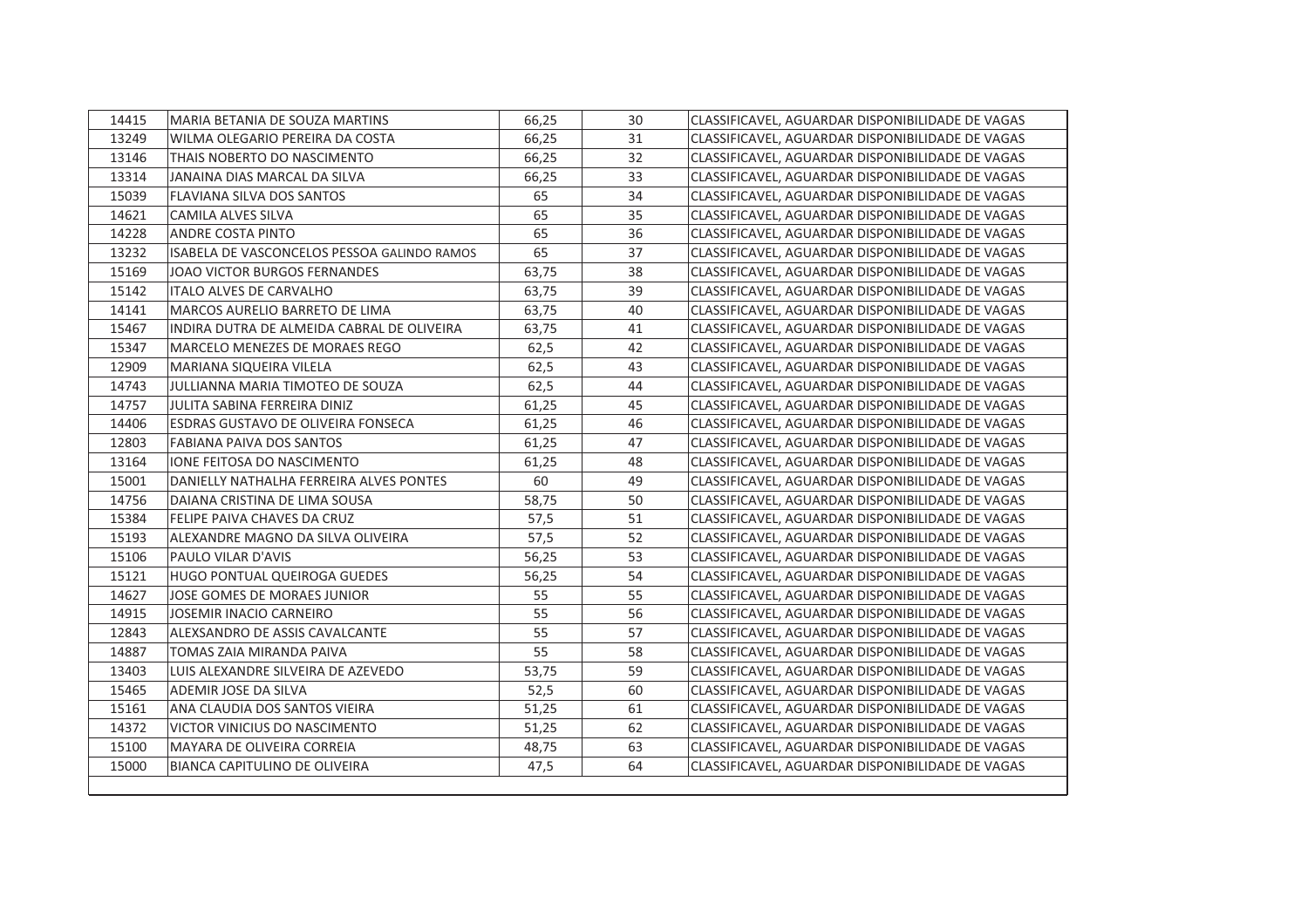| <b>CURSO: ARQUITETURA</b> |                                        |                 |                        |                                                  |
|---------------------------|----------------------------------------|-----------------|------------------------|--------------------------------------------------|
| <b>INSCRICÃO</b>          | <b>NOME</b>                            |                 | NOTA_FIM CLASSIFICAÇÃO | <b>SITUAÇÃO</b>                                  |
| 15295                     | JESSICA DE OLIVEIRA ROOSEN             | 70              | $\mathbf{1}$           | CLASSIFICAVEL, AGUARDAR DISPONIBILIDADE DE VAGAS |
| 14501                     | REBECA RAYANE CUNHA SILVA              | 67,5            | $\overline{2}$         | CLASSIFICAVEL, AGUARDAR DISPONIBILIDADE DE VAGAS |
| 13006                     | <b>ANGELA DE BARROS LIMA</b>           | 62,5            | 3                      | CLASSIFICAVEL, AGUARDAR DISPONIBILIDADE DE VAGAS |
| 15146                     | DAVI LOPES FALCAO SOUTO                | 57,5            | 4                      | CLASSIFICAVEL, AGUARDAR DISPONIBILIDADE DE VAGAS |
| 15408                     | ANA CAROLINE DE SANTANA CABRAL         | 55              | 5                      | CLASSIFICAVEL, AGUARDAR DISPONIBILIDADE DE VAGAS |
|                           |                                        |                 |                        |                                                  |
|                           | <b>CURSO: BIBLIOTECONOMIA</b>          |                 |                        |                                                  |
| <b>INSCRICÃO</b>          | <b>NOME</b>                            | <b>NOTA_FIM</b> | <b>CLASSIFICAÇÃO</b>   | <b>SITUAÇÃO</b>                                  |
| 15304                     | LUANA ALVES DE MELO                    | 68,75           | $\mathbf{1}$           | <b>APROVADO</b>                                  |
| 13855                     | POLIANA NUNES DE SOUZA SANTOS          | 63,75           | 2                      | APROVADO                                         |
| 14970                     | MIRIAN FRANCISCA GOMES                 | 55              | 3                      | <b>APROVADO</b>                                  |
|                           |                                        |                 |                        |                                                  |
|                           | <b>CURSO: CIÊNCIAS CONTÁBEIS</b>       |                 |                        |                                                  |
| <b>INSCRIÇÃO</b>          | <b>NOME</b>                            | <b>NOTA_FIM</b> | <b>CLASSIFICAÇÃO</b>   | <b>SITUAÇÃO</b>                                  |
| 14505                     | ALLINNE BARBOSA DE OLIVEIRA            | 75              | $\mathbf{1}$           | <b>APROVADO</b>                                  |
| 13550                     | NATHALY PRAEIRO MELO                   | 75              | $\overline{2}$         | <b>APROVADO</b>                                  |
| 13810                     | DANIELLE SANTOS DE MESQUITA            | 73,75           | 3                      | <b>APROVADO</b>                                  |
| 12882                     | THIAGO HENRIQUE HOLANDA DOS SANTOS     | 72,5            | 4                      | <b>APROVADO</b>                                  |
| 12814                     | DAYANA MATIAS DA SILVA                 | 72,5            | 5                      | CLASSIFICAVEL, AGUARDAR DISPONIBILIDADE DE VAGAS |
| 13074                     | DANIELA LIMA DE ANDRADE SILVA          | 71,25           | 6                      | CLASSIFICAVEL, AGUARDAR DISPONIBILIDADE DE VAGAS |
| 14123                     | <b>ARTUR MIGUEL SANTANA NEGROMONTE</b> | 68,75           | $\overline{7}$         | CLASSIFICAVEL, AGUARDAR DISPONIBILIDADE DE VAGAS |
| 13955                     | TASSYA MAELLE DE AMORIM MARTINS        | 68,75           | 8                      | CLASSIFICAVEL, AGUARDAR DISPONIBILIDADE DE VAGAS |
| 13806                     | <b>IARA MARIA DE ANDRADE SILVA</b>     | 66,25           | 9                      | CLASSIFICAVEL, AGUARDAR DISPONIBILIDADE DE VAGAS |
| 13064                     | MARILIA BEZERRA DE HOLANDA CAVALCANTI  | 66,25           | 10                     | CLASSIFICAVEL, AGUARDAR DISPONIBILIDADE DE VAGAS |
| 13238                     | DAYVSON BRUNO PEREIRA DA SILVA         | 66,25           | 11                     | CLASSIFICAVEL, AGUARDAR DISPONIBILIDADE DE VAGAS |
| 14307                     | MYCKEL JHONATAS DE SANTANA             | 65              | 12                     | CLASSIFICAVEL, AGUARDAR DISPONIBILIDADE DE VAGAS |
| 13399                     | THIAGO AUGUSTO BARBOSA FERREIRA        | 65              | 13                     | CLASSIFICAVEL, AGUARDAR DISPONIBILIDADE DE VAGAS |
| 15267                     | DRIELY CECILIA ARAUJO DA SILVA         | 65              | 14                     | CLASSIFICAVEL, AGUARDAR DISPONIBILIDADE DE VAGAS |
| 15074                     | THAIS MONTEIRO DE SOUZA BARBOSA        | 63,75           | 15                     | CLASSIFICAVEL, AGUARDAR DISPONIBILIDADE DE VAGAS |
|                           |                                        |                 |                        |                                                  |
|                           | CURSO: COMPUTAÇÃO/Correlatos           |                 |                        |                                                  |
| <b>INSCRIÇÃO</b>          | <b>NOME</b>                            | NOTA_FIM        | <b>CLASSIFICAÇÃO</b>   | <b>SITUAÇÃO</b>                                  |
| 13233                     | JOSE ORLANDO RAMOS VILAR               | 78,75           | $\mathbf{1}$           | <b>APROVADO</b>                                  |
| 15643                     | FILIPE ARAUJO DANTAS                   | 76,25           | $\overline{2}$         | <b>APROVADO</b>                                  |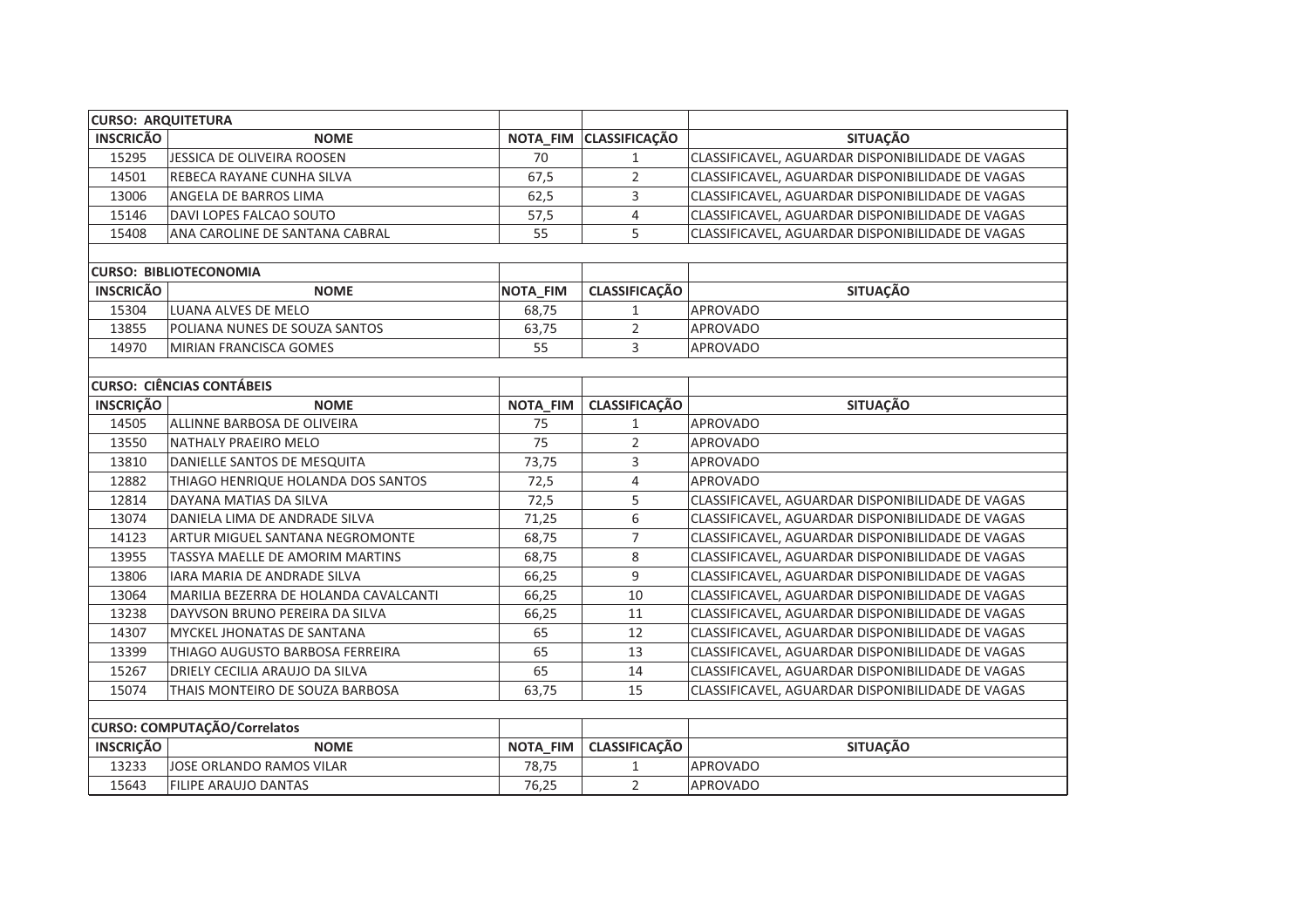| 12776                 | PEDRO HENRIQUE MARTINS BARBOSA               | 72,5     | 3                    | <b>APROVADO</b>                                  |
|-----------------------|----------------------------------------------|----------|----------------------|--------------------------------------------------|
| 14426                 | KAREN MIRELLA PORTELA TAVORA                 | 70       | 4                    | CLASSIFICAVEL, AGUARDAR DISPONIBILIDADE DE VAGAS |
| 15667                 | ELOISA CAVALCANTI DE OLIVEIRA AMORIM         | 65       | 5                    | CLASSIFICAVEL, AGUARDAR DISPONIBILIDADE DE VAGAS |
| 15177                 | RENNAN CAVALCANTI LACERDA                    | 62,5     | 6                    | CLASSIFICAVEL, AGUARDAR DISPONIBILIDADE DE VAGAS |
| 13221                 | AMILTON LUIZ DA COSTA E SILVA                | 60       | $\overline{7}$       | CLASSIFICAVEL, AGUARDAR DISPONIBILIDADE DE VAGAS |
| 14953                 | EFRAIM DE SOUZA RAMOS FILHO                  | 60       | 8                    | CLASSIFICAVEL, AGUARDAR DISPONIBILIDADE DE VAGAS |
| 14738                 | ANTHONY TYRONY PEREIRA DA SILVA              | 57,5     | 9                    | CLASSIFICAVEL, AGUARDAR DISPONIBILIDADE DE VAGAS |
|                       |                                              |          |                      |                                                  |
|                       | <b>CURSO: COMUNICAÇÃO SOCIAL /JORNALISMO</b> |          |                      |                                                  |
| <b>INSCRIÇÃO</b>      | <b>NOME</b>                                  | NOTA_FIM | <b>CLASSIFICAÇÃO</b> | <b>SITUAÇÃO</b>                                  |
| 13130                 | ELISA LUNA JACQUES                           | 82,5     | $\mathbf{1}$         | <b>APROVADO</b>                                  |
| 14169                 | MOEMA SAMARA GOMES FRANCA                    | 80       | 2                    | <b>APROVADO</b>                                  |
| 14368                 | <b>IGOR RUANN NOBREGA DE MEDEIROS</b>        | 77,5     | 3                    | CLASSIFICAVEL, AGUARDAR DISPONIBILIDADE DE VAGAS |
| 14189                 | CLEYTON MANOEL PAULO DA SILVA                | 76,25    | $\overline{4}$       | CLASSIFICAVEL, AGUARDAR DISPONIBILIDADE DE VAGAS |
| 14541                 | JOSE CARLOS SIMOES DA SILVA JUNIOR           | 72,5     | 5                    | CLASSIFICAVEL, AGUARDAR DISPONIBILIDADE DE VAGAS |
| 14480                 | ALINE DE FATIMA SOARES E SILVA               | 72,5     | 6                    | CLASSIFICAVEL, AGUARDAR DISPONIBILIDADE DE VAGAS |
| 13623                 | PATRICIA GAMEIRO DA SILVA                    | 66,25    | $\overline{7}$       | CLASSIFICAVEL, AGUARDAR DISPONIBILIDADE DE VAGAS |
| 15391                 | ROBERVAL DIAS DE OLIVEIRA SOBRINHO           | 61,25    | 8                    | CLASSIFICAVEL, AGUARDAR DISPONIBILIDADE DE VAGAS |
|                       |                                              |          |                      |                                                  |
| <b>CURSO: DIREITO</b> |                                              |          |                      |                                                  |
| <b>INSCRIÇÃO</b>      | <b>NOME</b>                                  | NOTA_FIM | <b>CLASSIFICAÇÃO</b> | <b>SITUAÇÃO</b>                                  |
| 14697                 | ANAMELIA RAFAEL GUIMARAES                    | 82,5     | $\mathbf{1}$         | <b>APROVADO</b>                                  |
| 13600                 | REBECA EVELYN PEREIRA DE ARAUJO              | 51,25    | $\mathbf{1}$         | APROVADO -PNE (Portador de Nec. Especiais)       |
| 14053                 | ANDREA VALIATTI DO PRADO                     | 81,25    | $\overline{2}$       | <b>APROVADO</b>                                  |
| 13024                 | FILIPE ARRUDA DE BENEVIDES SANTOS            | 81,25    | 3                    | <b>APROVADO</b>                                  |
| 13286                 | MARIA EDUARDA FIGUEIREDO GONCALVES           | 81,25    | 4                    | <b>APROVADO</b>                                  |
| 15334                 | ARTEMIS TAVARES PESSOA NICOLAU               | 81,25    | 5                    | <b>APROVADO</b>                                  |
| 15215                 | MARINA LINHARES GOMES LEMOS                  | 80       | 6                    | <b>APROVADO</b>                                  |
| 15217                 | <b>GABRIELA MARQUES PALACIO</b>              | 80       | $\overline{7}$       | <b>APROVADO</b>                                  |
| 15410                 | LUIZ FERNANDO BRAGA FREIRE                   | 78,75    | 8                    | <b>APROVADO</b>                                  |
| 15289                 | THAIS MOUTELIK AGUIAR DE AZEVEDO             | 78,75    | 9                    | <b>APROVADO</b>                                  |
| 12869                 | CARIEL BEZERRA PATRIOTA                      | 77,5     | 10                   | APROVADO                                         |
| 15231                 | MARCOS EURICO FREITAS BARBOSA PAIVA DE LIRA  | 76,25    | 11                   | <b>APROVADO</b>                                  |
| 14581                 | MARIANA SANTOS FIGUEREDO                     | 76,25    | 12                   | <b>APROVADO</b>                                  |
| 14305                 | RENAN VICTOR DE LIMA SILVA                   | 76,25    | 13                   | <b>APROVADO</b>                                  |
| 13867                 | JENIFFER SILVEIRA CHUNG                      | 76,25    | 14                   | <b>APROVADO</b>                                  |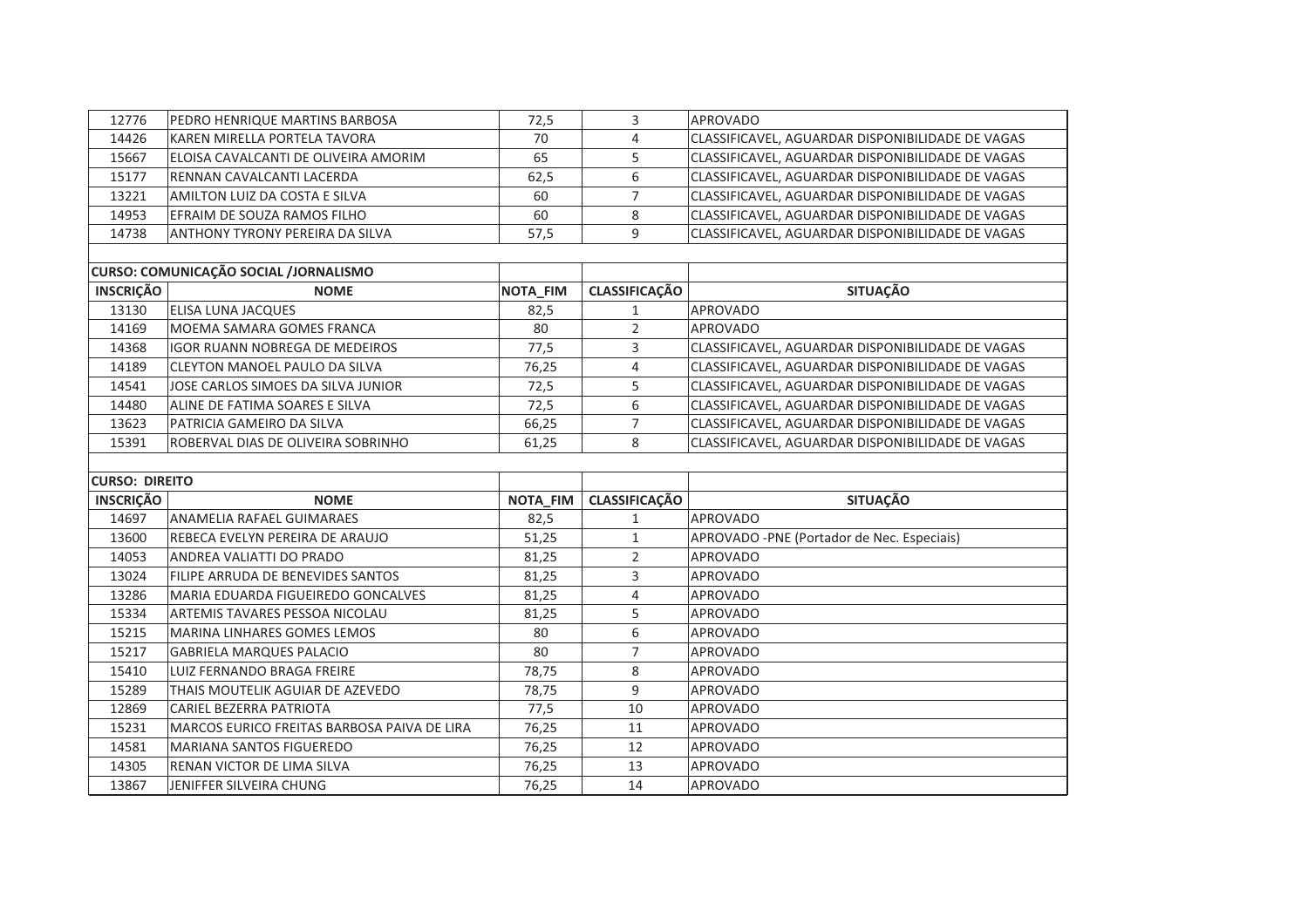| 13261 | YASMIN RIBEIRO                          | 76,25 | 15 | APROVADO        |
|-------|-----------------------------------------|-------|----|-----------------|
| 14797 | DANIELLA NOVAES GOMES                   | 76,25 | 16 | APROVADO        |
| 14137 | GELBA CAROLINA SIQUEIRA SERPA           | 76,25 | 17 | APROVADO        |
| 13089 | MARIA EDUARDA ARAUJO DE LYRA            | 75    | 18 | <b>APROVADO</b> |
| 15140 | ROMULO LIMA RIBEIRO                     | 75    | 19 | <b>APROVADO</b> |
| 12890 | ANTONIO D PADUA MUNIZ GOMES             | 75    | 20 | APROVADO        |
| 14972 | KALYNE FERNANDA DE CARVALHO NOGUEIRA    | 75    | 21 | <b>APROVADO</b> |
| 13565 | HENRIQUE DA FONTE ARAUJO DE SOUZA       | 75    | 22 | APROVADO        |
| 13171 | MARCILEIDE DE HOLANDA SANTOS            | 73,75 | 23 | APROVADO        |
| 14077 | ADRIANO FERREIRA RODRIGUES DE CARVALHO  | 73,75 | 24 | <b>APROVADO</b> |
| 12982 | AMANDA JULIA DE SOUZA RIOS              | 72,5  | 25 | APROVADO        |
| 13961 | AFONSO VICTOR AZEVEDO RAMOS             | 72,5  | 26 | APROVADO        |
| 12799 | ARTHUR FELIPE CARDOSO RIBEIRO DA COSTA  | 72,5  | 27 | APROVADO        |
| 13320 | AMANDA DE CARVALHO MONTEIRO             | 72,5  | 28 | <b>APROVADO</b> |
| 15073 | MARIA CAROLINA DE ANDRADE LIMA CORREA   | 72,5  | 29 | APROVADO        |
| 14107 | HENRIQUE PEREIRA DA COSTA CHAVES        | 72,5  | 30 | <b>APROVADO</b> |
| 12968 | SAULO RODOLFO CALADO DA SILVA           | 71,25 | 31 | APROVADO        |
| 13216 | YURI FERREIRA FONSECA                   | 71,25 | 32 | <b>APROVADO</b> |
| 13315 | PATRICIA ALVES DA SILVA                 | 71,25 | 33 | APROVADO        |
| 12855 | MARCELA MARIA BUARQUE DE MACEDO GADELHA | 71,25 | 34 | <b>APROVADO</b> |
| 12758 | PIERRE DOS SANTOS MESQUITA              | 70    | 35 | <b>APROVADO</b> |
| 12775 | HUGO SIQUEIRA DE SOUZA                  | 70    | 36 | <b>APROVADO</b> |
| 14689 | ANA CAROLINA NUNES FURTADO              | 70    | 37 | APROVADO        |
| 13275 | ANA LUIZA DE ALMEIDA MONTEIRO           | 70    | 38 | <b>APROVADO</b> |
| 13129 | MARIANE FERREIRA DE ALMEIDA             | 70    | 39 | APROVADO        |
| 14176 | <b>GENIFER DE ANDRADE SILVA</b>         | 70    | 40 | APROVADO        |
| 13449 | MAYARA MORAIS INOJOSA DA SILVA          | 70    | 41 | APROVADO        |
| 13692 | INGRID BELIAN SARAIVA                   | 70    | 42 | APROVADO        |
| 13966 | CAMILA KAREN DE OLIVEIRA BARBOSA        | 70    | 43 | APROVADO        |
| 15053 | DANILO BARRETO ALMEIDA VASCONCELOS      | 68,75 | 44 | APROVADO        |
| 15060 | JOSE IVAN MELO DOS SANTOS               | 68,75 | 45 | APROVADO        |
| 13179 | RAISSA SIMOES DE ALBUQUERQUE            | 68,75 | 46 | <b>APROVADO</b> |
| 15059 | SHIRLEY JACINTA RODRIGUES               | 68,75 | 47 | <b>APROVADO</b> |
| 14165 | DANIEL DOS SANTOS SILVA                 | 67,5  | 48 | <b>APROVADO</b> |
| 14820 | <b>LUIZ CARLOS DIAS YANES JUNIOR</b>    | 67,5  | 49 | <b>APROVADO</b> |
| 15159 | <b>GABRIEL JOSE AQUINO SANTOS</b>       | 67,5  | 50 | <b>APROVADO</b> |
|       |                                         |       |    |                 |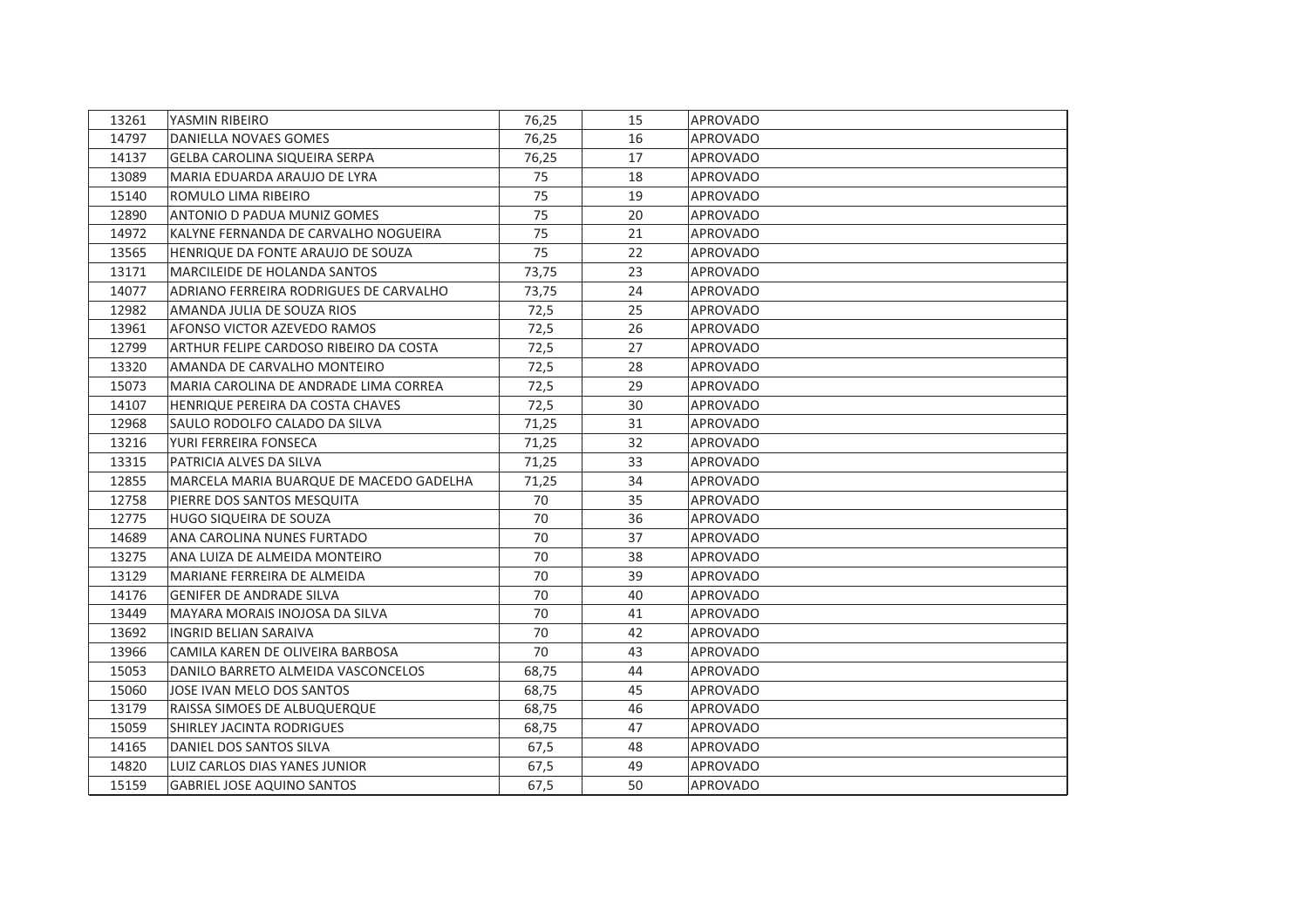| 15599 | <b>IZABEL ALEIXO GOMES</b>              | 67,5  | 51 | <b>APROVADO</b>                                 |
|-------|-----------------------------------------|-------|----|-------------------------------------------------|
| 14295 | RAFAEL DA SILVA OLIVEIRA                | 67,5  | 52 | <b>APROVADO</b>                                 |
| 15123 | IVSON CARLOS ARAUJO DA SILVA            | 67,5  | 53 | <b>APROVADO</b>                                 |
| 14171 | MARIANA NASCIMENTO MARINHO              | 67,5  | 54 | CLASSIFICAVEL, AGUARDAR DISPONIBILIDADE DE VAGA |
| 15203 | HILEN CORREIA SANTOS                    | 67,5  | 55 | CLASSIFICAVEL, AGUARDAR DISPONIBILIDADE DE VAGA |
| 15072 | JIMMY LAUDER MESQUITA LUCENA            | 66,25 | 56 | CLASSIFICAVEL, AGUARDAR DISPONIBILIDADE DE VAGA |
| 13662 | PEDRO HENRIQUE ALMEIDA VALENCA          | 66,25 | 57 | CLASSIFICAVEL, AGUARDAR DISPONIBILIDADE DE VAGA |
| 13239 | CAIO CESAR LOUREIRO MOURA               | 66,25 | 58 | CLASSIFICAVEL, AGUARDAR DISPONIBILIDADE DE VAGA |
| 13110 | <b>BRUNO MENEZES SOUTINHO</b>           | 65    | 59 | CLASSIFICAVEL, AGUARDAR DISPONIBILIDADE DE VAGA |
| 15050 | LUIZ HENRIQUE LAGEDO FERRAZ             | 65    | 60 | CLASSIFICAVEL, AGUARDAR DISPONIBILIDADE DE VAGA |
| 15518 | ANA RAFAELLA DE SANTANA BARRETO         | 65    | 61 | CLASSIFICAVEL, AGUARDAR DISPONIBILIDADE DE VAGA |
| 13562 | LAILA BARROS DE ARAUJO                  | 65    | 62 | CLASSIFICAVEL, AGUARDAR DISPONIBILIDADE DE VAGA |
| 14910 | JOANA FRADE DE HOLANDA CAVALCANTI       | 65    | 63 | CLASSIFICAVEL, AGUARDAR DISPONIBILIDADE DE VAGA |
| 14947 | JOAO AMADEUS ALVES DOS SANTOS           | 65    | 64 | CLASSIFICAVEL, AGUARDAR DISPONIBILIDADE DE VAGA |
| 14343 | MILTON QUINTINO DE OLIVEIRA MENDES CAHU | 65    | 65 | CLASSIFICAVEL, AGUARDAR DISPONIBILIDADE DE VAGA |
| 14735 | NATALIA NERY DOS SANTOS                 | 65    | 66 | CLASSIFICAVEL, AGUARDAR DISPONIBILIDADE DE VAGA |
| 15400 | DIEGO RAMON CORDEIRO SANTOS             | 65    | 67 | CLASSIFICAVEL, AGUARDAR DISPONIBILIDADE DE VAGA |
| 14223 | <b>LUANA RATIS DA SILVA</b>             | 63,75 | 68 | CLASSIFICAVEL, AGUARDAR DISPONIBILIDADE DE VAGA |
| 13959 | ANE KAROLINE SATIRO FERREIRA            | 63,75 | 69 | CLASSIFICAVEL, AGUARDAR DISPONIBILIDADE DE VAGA |
| 13182 | LUCAS ROCHA BARBOSA BELO                | 63,75 | 70 | CLASSIFICAVEL, AGUARDAR DISPONIBILIDADE DE VAGA |
| 14005 | RAYSSA GOMES GUERRA LOPES               | 63,75 | 71 | CLASSIFICAVEL, AGUARDAR DISPONIBILIDADE DE VAGA |
| 14462 | HENRIQUE MIRANDA SEREJO                 | 63,75 | 72 | CLASSIFICAVEL, AGUARDAR DISPONIBILIDADE DE VAGA |
| 13147 | CAMILA VITORINO SILVA AGUIAR            | 62,5  | 73 | CLASSIFICAVEL, AGUARDAR DISPONIBILIDADE DE VAGA |
| 12881 | CINTHIA ROBERTA GOMES DA SILVA          | 62,5  | 74 | CLASSIFICAVEL, AGUARDAR DISPONIBILIDADE DE VAGA |
| 14032 | EVELLYN BARBOSA REGO                    | 62,5  | 75 | CLASSIFICAVEL, AGUARDAR DISPONIBILIDADE DE VAGA |
| 13816 | <b>GABRIELA BRAGA MORAES</b>            | 62,5  | 76 | CLASSIFICAVEL, AGUARDAR DISPONIBILIDADE DE VAGA |
| 14685 | PRISCILA ALVES RUFINO                   | 61,25 | 77 | CLASSIFICAVEL, AGUARDAR DISPONIBILIDADE DE VAGA |
| 14436 | LUCAS HOLLANDA BELFORT                  | 61,25 | 78 | CLASSIFICAVEL, AGUARDAR DISPONIBILIDADE DE VAGA |
| 15428 | MARIA MARTA DA SILVA MENDES             | 61,25 | 79 | CLASSIFICAVEL, AGUARDAR DISPONIBILIDADE DE VAGA |
| 13302 | ANA LETICIA DE OLIVEIRA SOUZA           | 61,25 | 80 | CLASSIFICAVEL, AGUARDAR DISPONIBILIDADE DE VAGA |
| 13437 | LETICIA COLLEEN ANDRADE DE MIRANDA      | 60    | 81 | CLASSIFICAVEL, AGUARDAR DISPONIBILIDADE DE VAGA |
| 13917 | THIALY ROSE BRAGA MENDES MANZELLA       | 60    | 82 | CLASSIFICAVEL, AGUARDAR DISPONIBILIDADE DE VAGA |
| 14653 | CAMILA EMERENCIANO MATTOS               | 60    | 83 | CLASSIFICAVEL, AGUARDAR DISPONIBILIDADE DE VAGA |
| 14973 | ISADORA REGINA DE CASTRO SILVA          | 60    | 84 | CLASSIFICAVEL, AGUARDAR DISPONIBILIDADE DE VAGA |
| 13901 | DIEGO SANTOS CAVALCANTI DE ALBUQUERQUE  | 60    | 85 | CLASSIFICAVEL, AGUARDAR DISPONIBILIDADE DE VAGA |
| 13119 | LUCAS GALINDO MIRANDA                   | 60    | 86 | CLASSIFICAVEL, AGUARDAR DISPONIBILIDADE DE VAGA |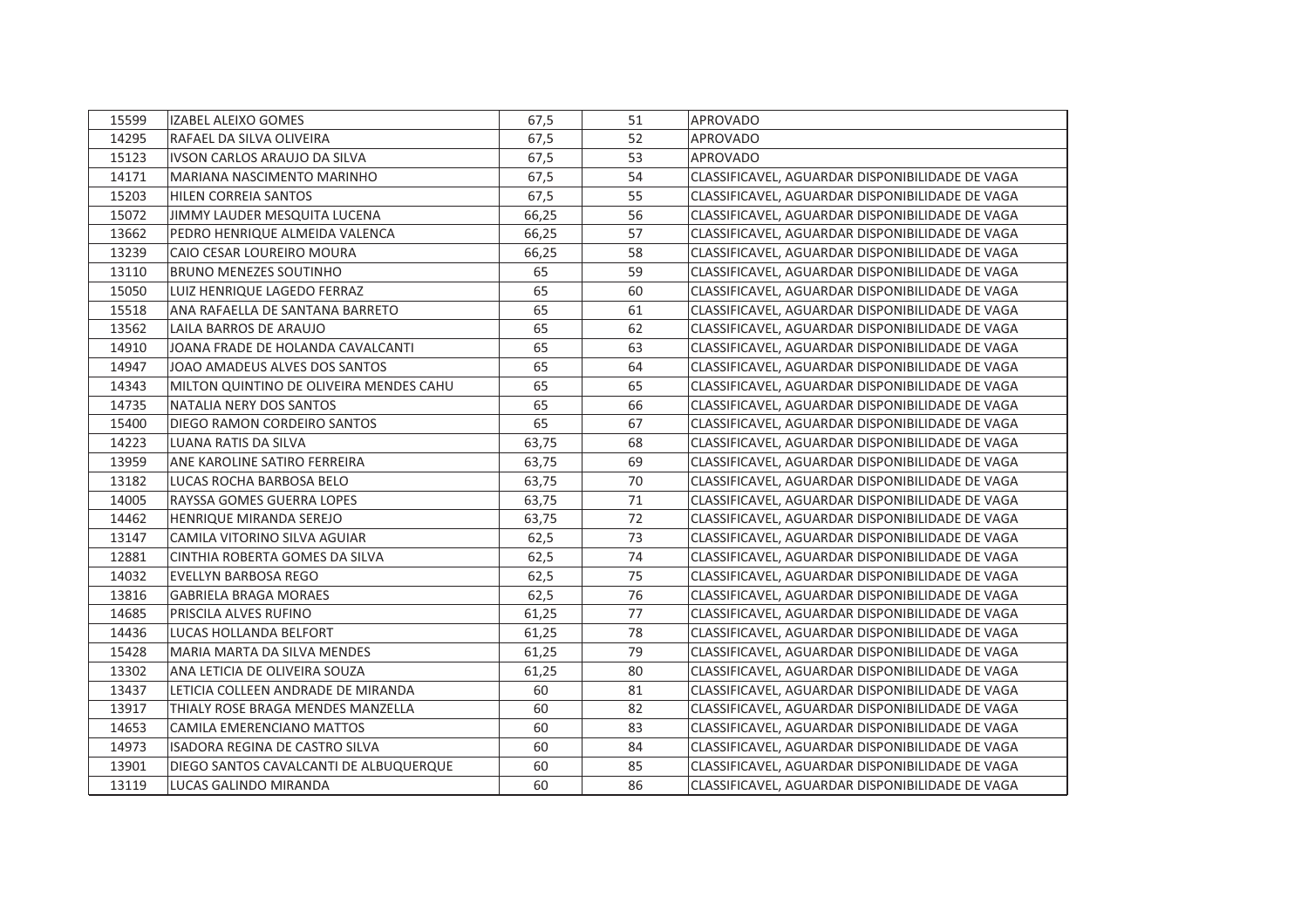| 14533                 | TIAGO HENRIQUE CEZAR DA SILVA           | 58,75 | 87                       | CLASSIFICAVEL, AGUARDAR DISPONIBILIDADE DE VAGA |
|-----------------------|-----------------------------------------|-------|--------------------------|-------------------------------------------------|
| 12780                 | CARLOS CAVALCANTE PADILHA               | 58.75 | 88                       | CLASSIFICAVEL. AGUARDAR DISPONIBILIDADE DE VAGA |
| 13060                 | <b>GABRIEL MARQUES DE SOUZA</b>         | 58,75 | 89                       | CLASSIFICAVEL, AGUARDAR DISPONIBILIDADE DE VAGA |
| 15330                 | CAIO MARCOS DE MELO CAVALCANTI E SILVA  | 58,75 | 90                       | CLASSIFICAVEL. AGUARDAR DISPONIBILIDADE DE VAGA |
| 13804                 | DIANA DE MORAIS COUTINHO                | 58,75 | 91                       | CLASSIFICAVEL, AGUARDAR DISPONIBILIDADE DE VAGA |
| 13912                 | REBECCA BARBALHO DE ANDRADE MARIANO     | 58,75 | 92                       | CLASSIFICAVEL, AGUARDAR DISPONIBILIDADE DE VAGA |
| 14486                 | DIANA PORTO DE ARAUJO LIMA              | 57,5  | 93                       | CLASSIFICAVEL, AGUARDAR DISPONIBILIDADE DE VAGA |
| 12823                 | PEDRO CAETANO VITAL DE MATOS            | 57,5  | 94                       | CLASSIFICAVEL, AGUARDAR DISPONIBILIDADE DE VAGA |
| 15111                 | <b>EMILLE FUGAGNOLI GONCALVES</b>       | 57,5  | 95                       | CLASSIFICAVEL, AGUARDAR DISPONIBILIDADE DE VAGA |
| 13721                 | BRIVALDO DE FRANCA MONTEIRO FILHO       | 56.25 | 96                       | CLASSIFICAVEL, AGUARDAR DISPONIBILIDADE DE VAGA |
| 12759                 | JAMILLE THADEIA MENEZES SILVA ALVES     | 56,25 | 97                       | CLASSIFICAVEL, AGUARDAR DISPONIBILIDADE DE VAGA |
| 12757                 | LUCAS DE ARRUDA SALVIANO                | 56,25 | 98                       | CLASSIFICAVEL, AGUARDAR DISPONIBILIDADE DE VAGA |
| 13497                 | NATHALIA VILELA FREITAS DA SILVA        | 56,25 | 99                       | CLASSIFICAVEL, AGUARDAR DISPONIBILIDADE DE VAGA |
| 14966                 | WALMIR ROBERTO ESTIMA DO REGO BARROS    | 55    | 100                      | CLASSIFICAVEL, AGUARDAR DISPONIBILIDADE DE VAGA |
| 15402                 | ELIEZER XAVIER PEREIRA JUNIOR           | 55    | 101                      | CLASSIFICAVEL, AGUARDAR DISPONIBILIDADE DE VAGA |
| 14045                 | EDIVAN FERREIRA DA SILVA                | 55    | 102                      | CLASSIFICAVEL, AGUARDAR DISPONIBILIDADE DE VAGA |
| 15097                 | CAMILA BEZERRA DE ALMEIDA               | 55    | 103                      | CLASSIFICAVEL, AGUARDAR DISPONIBILIDADE DE VAGA |
| 14248                 | THIAGO MOTA MACIEL                      | 55    | 104                      | CLASSIFICAVEL, AGUARDAR DISPONIBILIDADE DE VAGA |
| 14921                 | DANIEL PRACIANO MARINHO                 | 55    | 105                      | CLASSIFICAVEL, AGUARDAR DISPONIBILIDADE DE VAGA |
| 15527                 | RENATO NERY ALMEIDA                     | 55    | 106                      | CLASSIFICAVEL, AGUARDAR DISPONIBILIDADE DE VAGA |
| 14149                 | <b>TAYNA BARBOSA LEITAO</b>             | 55    | 107                      | CLASSIFICAVEL, AGUARDAR DISPONIBILIDADE DE VAGA |
| 14656                 | <b>FELIPE PONTES CHATEAUBRIAND</b>      | 53,75 | 108                      | CLASSIFICAVEL, AGUARDAR DISPONIBILIDADE DE VAGA |
| 14182                 | WAGNER DA SILVA CRESPO                  | 53.75 | 109                      | CLASSIFICAVEL. AGUARDAR DISPONIBILIDADE DE VAGA |
| 13503                 | DANIELA VERISSIMO MENDES                | 53,75 | 110                      | CLASSIFICAVEL, AGUARDAR DISPONIBILIDADE DE VAGA |
| 14935                 | <b>JESSICA DANTAS COUTINHO</b>          | 53,75 | 111                      | CLASSIFICAVEL. AGUARDAR DISPONIBILIDADE DE VAGA |
| 15329                 | JOSE CICERO DA SILVA                    | 52,5  | 112                      | CLASSIFICAVEL, AGUARDAR DISPONIBILIDADE DE VAGA |
| 15172                 | PATRICIA REGINA SILVA PONTES            | 52,5  | 113                      | CLASSIFICAVEL, AGUARDAR DISPONIBILIDADE DE VAGA |
| 14124                 | BARBARA MARIA VIEIRA LIMA               | 52,5  | 114                      | CLASSIFICAVEL, AGUARDAR DISPONIBILIDADE DE VAGA |
| 13003                 | MAURICIO HERMANN DE FREITAS CARDOSO     | 51,25 | 115                      | CLASSIFICAVEL, AGUARDAR DISPONIBILIDADE DE VAGA |
| 14961                 | VICTOR HENRIQUE GALVAO ALBUQUERQUE      | 51,25 | 116                      | CLASSIFICAVEL, AGUARDAR DISPONIBILIDADE DE VAGA |
| 13962                 | <b>MARCELO DE BARROS MONTEIRO FILHO</b> | 50    | 117                      | CLASSIFICAVEL. AGUARDAR DISPONIBILIDADE DE VAGA |
| 13864                 | BRUNO ALENCAR CAMPELO DE MELO           | 46,25 | 118                      | CLASSIFICAVEL, AGUARDAR DISPONIBILIDADE DE VAGA |
| 12830                 | NICK RICHARD DE FREITAS AQUINO          | 45    | 119                      | CLASSIFICAVEL, AGUARDAR DISPONIBILIDADE DE VAGA |
|                       |                                         |       |                          |                                                 |
|                       | <b>CURSO: ENGENHARIA CIVIL</b>          |       |                          |                                                 |
| <b>INSCRIÇÃO NOME</b> |                                         |       | NOTA FIM   CLASSIFICAÇÃO | <b>SITUAÇÃO</b>                                 |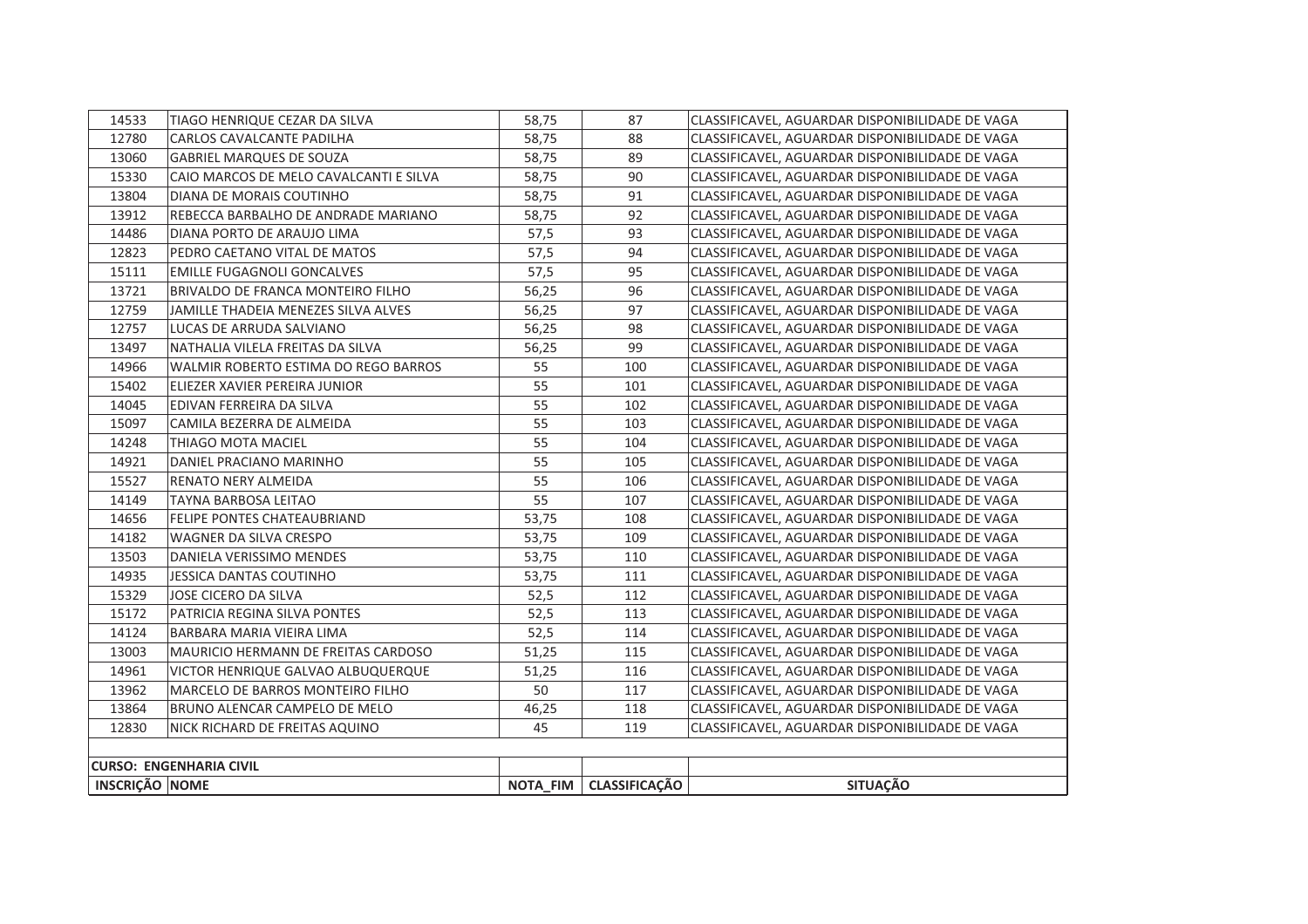| 15506            | MARCELO TENORIO DE MIRANDA               | 71,25    | $\mathbf{1}$           | CLASSIFICAVEL, AGUARDAR DISPONIBILIDADE DE VAGAS |
|------------------|------------------------------------------|----------|------------------------|--------------------------------------------------|
| 14395            | MICHELLE CORREIA DE ARAUJO               | 62,5     | $\overline{2}$         | CLASSIFICAVEL, AGUARDAR DISPONIBILIDADE DE VAGAS |
| 14744            | MARILIA ALINE CORREIA SANTIAGO           | 55       | 3                      | CLASSIFICAVEL, AGUARDAR DISPONIBILIDADE DE VAGAS |
|                  |                                          |          |                        |                                                  |
|                  | <b>CURSO: ENGENHARIA ELÉTRICA</b>        |          |                        |                                                  |
| <b>INSCRIÇÃO</b> | <b>NOME</b>                              | NOTA_FIM | <b>CLASSIFICAÇÃO</b>   | <b>SITUAÇÃO</b>                                  |
| 15201            | DIOGO MIRANDA COELHO DE ARAUJO           | 80       | $\mathbf{1}$           | CLASSIFICAVEL, AGUARDAR DISPONIBILIDADE DE VAGAS |
| 14993            | <b>MARCELO MATOS TAVARES</b>             | 71,25    | $\overline{2}$         | CLASSIFICAVEL, AGUARDAR DISPONIBILIDADE DE VAGAS |
| 15396            | HENRIQUE MENEZES DE MORAES REGO          | 70       | 3                      | CLASSIFICAVEL, AGUARDAR DISPONIBILIDADE DE VAGAS |
| 13925            | THALES CAVENAGHI BRISOTI                 | 58,75    | $\overline{4}$         | CLASSIFICAVEL, AGUARDAR DISPONIBILIDADE DE VAGAS |
| 13974            | THIAGO MESEL OLIVEIRA                    | 52,5     | 5                      | CLASSIFICAVEL, AGUARDAR DISPONIBILIDADE DE VAGAS |
|                  |                                          |          |                        |                                                  |
|                  | <b>CURSO: PUBLICIDADE/DESIGN GRÁFICO</b> |          |                        |                                                  |
| <b>INSCRIÇÃO</b> | <b>NOME</b>                              | NOTA_FIM | <b>CLASSIFICAÇÃO</b>   | <b>SITUAÇÃO</b>                                  |
| 13914            | AMANDA VALERIA SILVA                     | 77,5     | $\mathbf{1}$           | <b>APROVADO</b>                                  |
| 15047            | <b>MAYRA COELHO MEIRA</b>                | 73,75    | $\overline{2}$         | CLASSIFICAVEL, AGUARDAR DISPONIBILIDADE DE VAGAS |
| 14279            | DANIELA BOUWMAN CODECEIRA                | 71,25    | 3                      | CLASSIFICAVEL, AGUARDAR DISPONIBILIDADE DE VAGAS |
| 13742            | MARCELA MENDES PRIMO DE ALMEIDA MARQUES  | 68,75    | $\overline{4}$         | CLASSIFICAVEL, AGUARDAR DISPONIBILIDADE DE VAGAS |
|                  |                                          |          |                        |                                                  |
|                  | <b>CURSO: RELAÇÕES PÚBLICAS</b>          |          |                        |                                                  |
| <b>INSCRIÇÃO</b> | <b>NOME</b>                              |          | NOTA_FIM CLASSIFICAÇÃO | <b>SITUAÇÃO</b>                                  |
| 15210            | JULIANA BEATRIZ LIMA DE ANDRADE          | 66,25    | $\mathbf{1}$           | <b>APROVADO</b>                                  |
| 13818            | JESSICA LOPES DE OLIVEIRA                | 63,75    | $\overline{2}$         | CLASSIFICAVEL, AGUARDAR DISPONIBILIDADE DE VAGAS |
|                  |                                          |          |                        |                                                  |
|                  | <b>CURSO: SERVIÇO SOCIAL</b>             |          |                        |                                                  |
| <b>INSCRIÇÃO</b> | <b>NOME</b>                              | NOTA_FIM | <b>CLASSIFICAÇÃO</b>   | <b>SITUAÇÃO</b>                                  |
| 13921            | <b>ALINE CORREIA E SILVA</b>             | 90       | $\mathbf{1}$           | <b>APROVADO</b>                                  |
| 13304            | ROSILEIDE BARBOSA DE LIMA                | 81.25    | $\overline{2}$         | APROVADO                                         |
| 14084            | STEPHANNE HELLEN OLIVEIRA DA SILVA       | 81,25    | 3                      | CLASSIFICAVEL, AGUARDAR DISPONIBILIDADE DE VAGAS |
| 13000            | ANDREZA JULIANA SEBASTIAO                | 73,75    | 4                      | CLASSIFICAVEL, AGUARDAR DISPONIBILIDADE DE VAGAS |
| 15546            | ANNE CAROLYNE BENICIO RAMOS DA SILVA     | 71,25    | 5                      | CLASSIFICAVEL, AGUARDAR DISPONIBILIDADE DE VAGAS |
| 13296            | ANA PAULA BARBOSA DA SILVA               | 68,75    | 6                      | CLASSIFICAVEL, AGUARDAR DISPONIBILIDADE DE VAGAS |
| 14731            | DAYANNE CASTRO DE ALBUQUERQUE            | 67,5     | $\overline{7}$         | CLASSIFICAVEL, AGUARDAR DISPONIBILIDADE DE VAGAS |
| 14856            | DANUBIA BORBA DE SOUZA                   | 66,25    | 8                      | CLASSIFICAVEL, AGUARDAR DISPONIBILIDADE DE VAGAS |
|                  |                                          |          |                        |                                                  |
|                  |                                          |          |                        |                                                  |